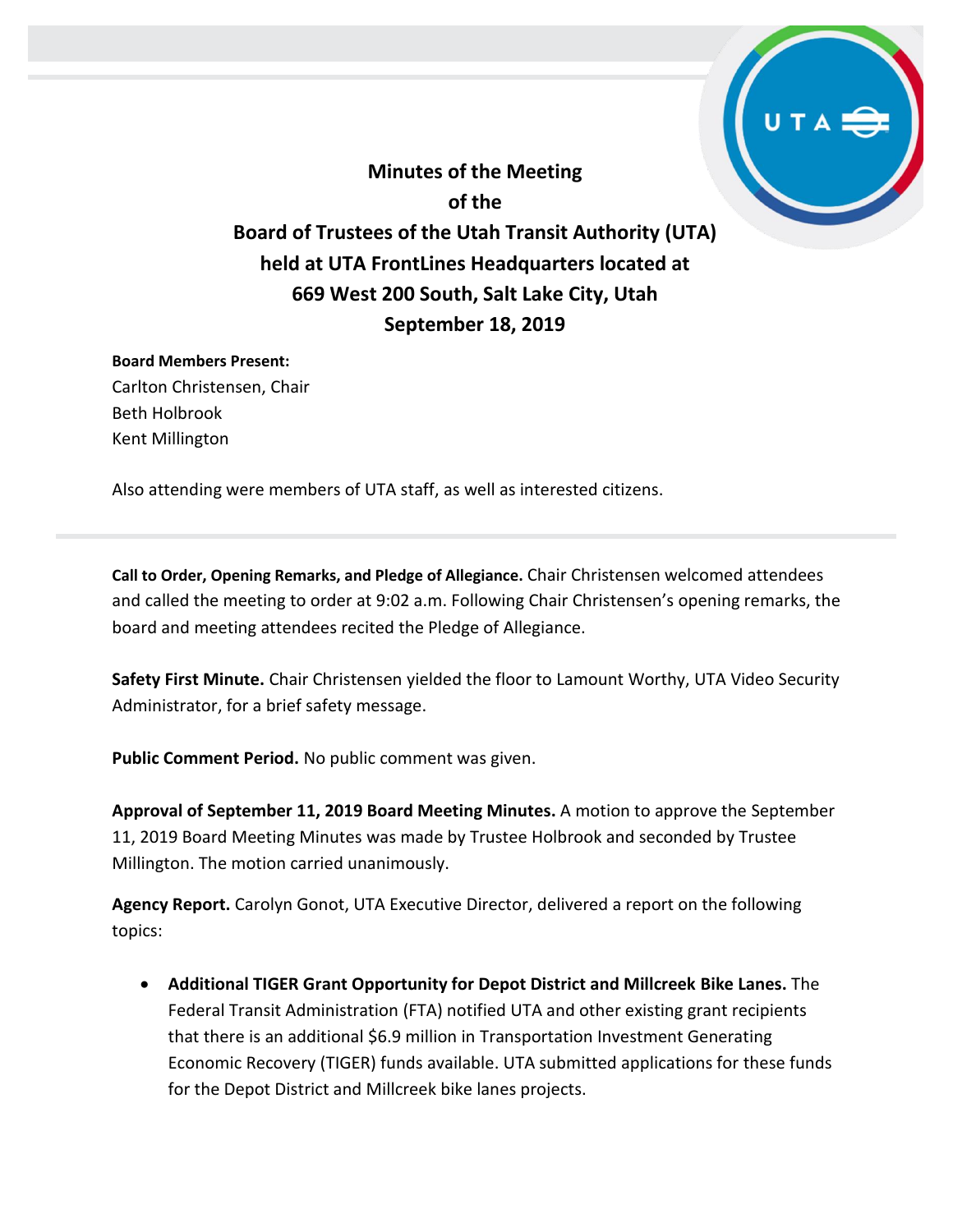**Complimentary Service for South Carolina Chamber Tour.** UTA provided complimentary shuttle service to members of the Charleston Metro Chamber of Commerce for a transit tour.

Discussion ensued. A question on how the additional funds for the Depot District would be used was posed by the board and answered by Ms. Gonot.

## **Contracts, Disbursements, and Grants.**

**Contract: Light Rail Vehicle Wraps (Turbo Images).** Eddy Cumins, UTA Chief Operating Officer, described the contract, which is for the application of vinyl wrap on 37 light rail vehicles that have been recently painted. The work is part of the light rail vehicle overhaul program. Discussion ensued. Questions on the durability of vinyl and cost of vinyl compared to paint were posed by the board and answered by Mr. Cumins.

A motion to approve the contract was made by Trustee Millington and seconded by Trustee Holbrook. The motion carried unanimously.

## **Discussion Items.**

**Low Income Fare Strategy.** Monica Morton, UTA Fares Director, outlined the key elements of a low income fare strategy and spoke about examples from other transit agencies, UTA's reduced fares, and challenges with the existing fare structure. Ms. Morton's recommendations were to create stronger partnerships, consolidate current reduced fare products, encompass an income-based target population, analyze the financial impact of changes, identify and solve challenges, and create and implement a transit assistance program. Discussion ensued. Questions on UTA's reduced fare structure and utilization rates, moving beyond income-based recommendations, staffing focus, access to demographic information to provide transportation services that meet the needs of the low income population, coordination with social service agencies, and funding available from third parties for fare subsidies were posed by the board and answered by Ms. Morton.

Chair Christensen suggested assessing unused capacity in the system to maximize the ridership of low income groups and fostering partnerships to subsidize this demographic.

**Opportunity for Bond Refunding and New Money Issuance.** Bob Biles, UTA Chief Financial Officer, was joined by Blake Wade, UTA bond counsel; Brian Baker with Zions Public Finance; and Bob Kinney with Wells Fargo. Mr. Biles mentioned interest rates are